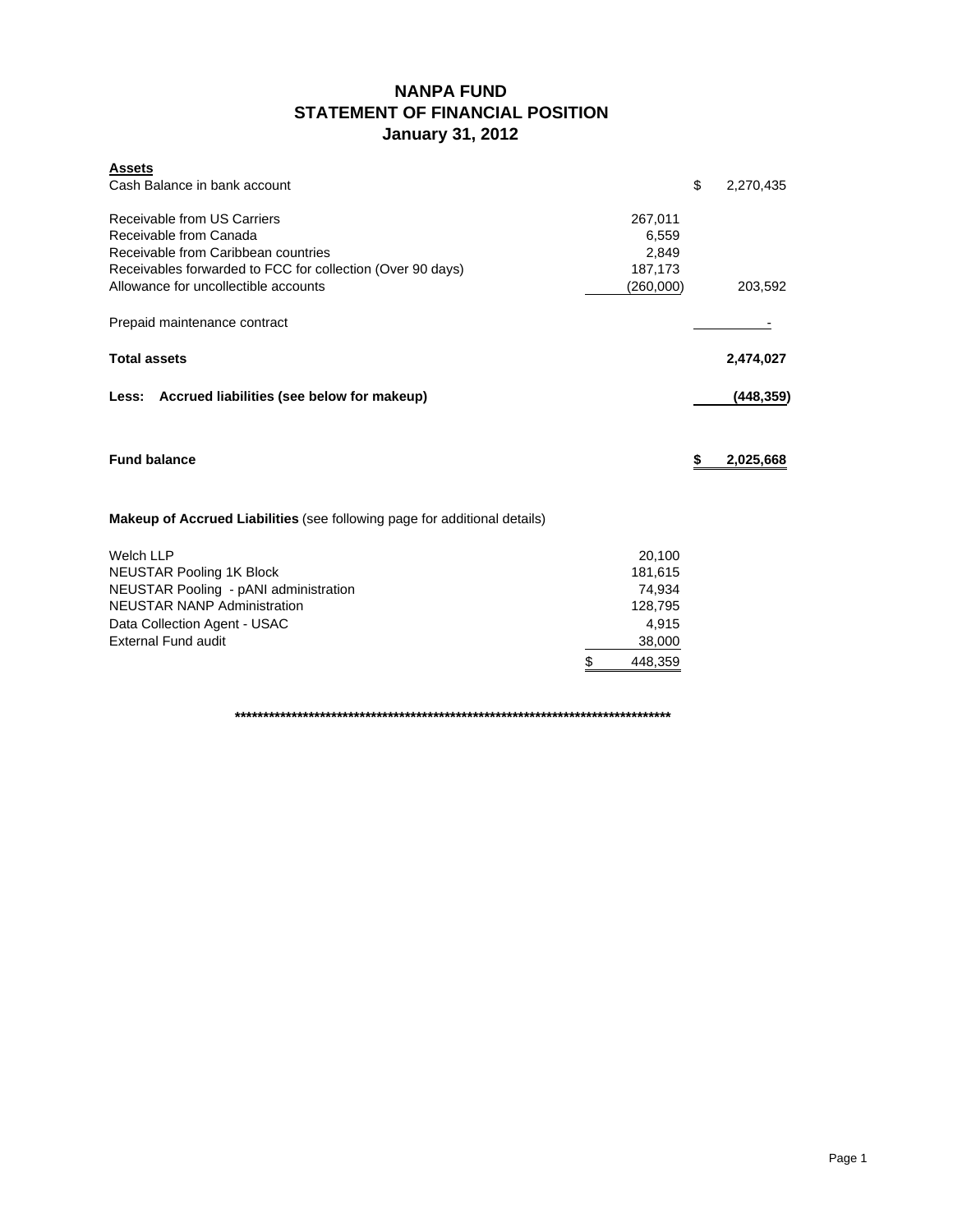#### **NANPA FUND FORECASTED STATEMENT OF CHANGES IN FUND BALANCE JULY 2011 TO JUNE 2012**

|                                                |          | Actual                 |                        |                          |                        |                        |                        | <b>Budgeted</b>        |                        |                      |                      |                      |                          |                    | Variance between |                                                |
|------------------------------------------------|----------|------------------------|------------------------|--------------------------|------------------------|------------------------|------------------------|------------------------|------------------------|----------------------|----------------------|----------------------|--------------------------|--------------------|------------------|------------------------------------------------|
|                                                |          | $Jul-11$               | Aug-11                 | Sep-11                   | Oct-11                 | <b>Nov-11</b>          | Dec-11                 | $Jan-12$               | Feb-12                 | Mar-12               | Apr-12               | $Mav-12$             | Jun-12                   | <b>Total</b>       | <b>Budget</b>    | forecasted results and<br>budget at June 30/12 |
|                                                |          |                        |                        |                          |                        |                        |                        |                        |                        |                      |                      |                      |                          |                    |                  |                                                |
| Revenue                                        |          |                        |                        |                          |                        |                        |                        |                        |                        |                      |                      |                      |                          |                    |                  |                                                |
| <b>International Contributions</b><br>Canada   | (1)      | 13,117                 | 6,558                  | 6,558                    | 6,558                  | 6,558                  | 6,559                  | 6,559                  | 6,559                  | 6,559                | 6,559                | 6,559                | $\overline{\phantom{a}}$ | 78,703             | 78,703           |                                                |
| Caribbean countries                            | (1)      | 16,241                 | $\sim$                 | $\overline{\phantom{a}}$ | $\sim$                 | $\sim$                 | $\sim$                 | $\sim$                 |                        | $\sim$               | $\sim$               |                      | $\sim$                   | 16,241             | 16,241           |                                                |
| <b>Total International Contributions</b>       |          | 29,358                 | 6.558                  | 6,558                    | 6.558                  | 6.558                  | 6,559                  | 6.559                  | 6,559                  | 6.559                | 6.559                | 6.559                | $\overline{\phantom{a}}$ | 94,944             | 94.944           |                                                |
| Domestic Contributions - US carriers           | (1)      | 2,545,663              | 219.948                | 212,188                  | 218,319                | 217,489                | 215,412                | 214,788                | 217,343                | 217,343              | 217,343              | 217,343              |                          | 4,713,179          | 4,620,882        | 92,297                                         |
| Late filing fees for Form 499A                 | (2)      | 100                    | $5,800$ )              | 17,900)                  | 1,900.00               | 10,000)                | 600 (                  | 7,900)                 |                        |                      |                      |                      | 115,000                  | 76,000             | 115,000          | 39,000)                                        |
| Interest income                                | (3)      | 927                    | 804                    | 849                      | 405                    | 355                    | 471                    | 402                    | 1,000                  | 1,000                | 1,000                | 1,000                | 1,000                    | 9,213              | 12,000           | 2,787                                          |
| <b>Total revenue</b>                           |          | 2,576,048              | 221,510                | 201,695                  | 227,182                | 214,402                | 223,042                | 213,849                | 224,902                | 224,902              | 224,902              | 224,902              | 116,000                  | 4,893,336          | 4,842,826        | 50,510                                         |
|                                                |          |                        |                        |                          |                        |                        |                        |                        |                        |                      |                      |                      |                          |                    |                  |                                                |
| <b>Expenses</b><br><b>NANPA Administration</b> | (4), (7) | 131,142                | 185,409                | 130.226                  | 160.156                | 129,794                | 129,224                | 128,795                | 131,000                | 131.000              | 131,000              | 131,000              | 131,000                  | 1,649,746          | 1,642,000        | 7,746                                          |
| 1K Block Pooling Administration                | (4), (8) | 185,365                | 183,489                | 181,614                  | 181,614                | 181,614                | 181,614                | 181,614                | 181,614                | 181,614              | 181,614              | 181,615              | 181,614                  | 2,184,995          | 2,184,995        |                                                |
| pANI                                           | (9)      | 74,935                 | 74,935                 | 74,935                   | 74,935                 | 74,935                 | 74,935                 | 74,935                 | 74,935                 | 74,935               | 74,935               | 74,935               | 74,935                   | 899,220            | 747,472          | 151,748                                        |
| <b>Billing and Collection</b>                  |          |                        |                        |                          |                        |                        |                        |                        |                        |                      |                      |                      |                          |                    |                  |                                                |
| Welch LLP                                      | (4)      | 22,784                 | 20,100                 | 20,100                   | 20,100                 | 20,100                 | 20,100                 | 20,100                 | 23,443                 | 23,443               | 23,443               | 23,443               | 23,443                   | 260,599            | 241,200          | 19,399                                         |
| Data Collection Agent                          | (5)      | 4,276                  | 4,512                  | 4,266                    | 4,239                  | 4,226                  | 4,323                  | 4,313                  | 4,917                  | 4,917                | 4,917                | 4,917                | 4,917                    | 54,740             | 59,000           | 4,260                                          |
| <b>Annual Operations Audit</b>                 | (6)      | $\sim$                 | $\sim$                 | 38,000                   | $\sim$                 | $\sim$                 | $\sim$                 | $\sim$                 | $\sim$                 | $\sim$               | $\sim$               |                      | $\sim$                   | 38,000             | 38,000           |                                                |
| <b>Bank Charges</b>                            | (10)     | 1,331                  | 4.347                  | 2.280                    | 1.845                  | 2.222                  | 1,356                  | 1,425                  | 1,800                  | 1,800                | 1.800                | 1,800                | 1,800                    | 23,806             | 21,600           | 2,206                                          |
| <b>Carrier Audits</b>                          | (11)     | $\sim$                 | ۰.                     |                          | $\sim$                 | $\sim$                 | $\sim$                 | $\sim$                 |                        |                      |                      |                      | $\overline{\phantom{a}}$ | $\sim$             | 300,000          | 300,000                                        |
| Bad debt expense                               | (12)     |                        | 56,306.00              | 29,738)                  | 9,126                  | 16,596                 | 5,262                  | 6,553)                 |                        |                      |                      |                      | $\overline{\phantom{a}}$ | 40,482             | $\sim$           | 40,482                                         |
| <b>Total expenses</b>                          |          | 419,840                | 529,098                | 421,683                  | 452,015                | 429,487                | 406,290                | 404,629                | 417,709                | 417,709              | 417,709              | 417,710              | 417,709                  | 5,151,588          | 5,234,267        | (82, 679)                                      |
| Net revenue (expenses)                         |          | 2,156,208              | 307,588)               | 219,988)                 | 224,833)               | 215,085)               | 183,248)               | 190,780)               | 192,807)               | 192,807)             | 192,807)             | 192,808)             | 301,709)                 | 258,252)           | 391,441)         | 133,189                                        |
| Opening fund balance                           |          | 1,210,982              | 3,367,190              | 3,059,602                | 2,839,614              | 2,614,781              | 2,399,696              | 2,216,448              | 2,025,668              | 1,832,861            | 1,640,054            | 1,447,247            | 1,254,439                | 1,210,982          | 1,141,441        | 69,541                                         |
| <b>Closing fund balance</b>                    |          | 3,367,190              | 3,059,602              | 2,839,614                | 2,614,781              | 2,399,696              | 2,216,448              | 2,025,668              | 1,832,861              | 1,640,054            | 1,447,247            | 1,254,439            | 952,730                  | 952,730            | 750,000          | 202,730                                        |
| Fund balance makeup:                           |          |                        |                        |                          |                        |                        |                        |                        |                        |                      |                      |                      |                          |                    |                  |                                                |
| Contingency                                    |          | 750,000                | 750,000                | 750,000                  | 750,000                | 750,000                | 750,000                | 750,000                | 750,000                | 750,000              | 750,000              | 750,000              | 750,000                  | 750,000            | 750,000          |                                                |
| Surplus                                        |          | 2.617.190<br>3,367,190 | 2.309.602<br>3,059,602 | 2.089.614<br>2,839,614   | 1.864.781<br>2,614,781 | 1.649.696<br>2.399.696 | 1.466.448<br>2,216,448 | 1.275.668<br>2,025,668 | 1.082.861<br>1,832,861 | 890.054<br>1,640,054 | 697.247<br>1,447,247 | 504.439<br>1,254,439 | 202.730<br>952,730       | 202,730<br>952,730 | - 11<br>750,000  |                                                |
|                                                |          |                        |                        |                          |                        |                        |                        |                        |                        |                      |                      |                      |                          |                    |                  |                                                |

**(8)** No commentary

#### **Assumptions: Reconciliation of forecast at June 30, 2012 to budget**

| (1) The US carrier contributions for the period from July 2011 to June 2012 and the International contributions are based upon actual billings.                                                                                 | Budgeted fund balance at June 30/12 - contingency                                       | 750,000    |
|---------------------------------------------------------------------------------------------------------------------------------------------------------------------------------------------------------------------------------|-----------------------------------------------------------------------------------------|------------|
| (2) These fees represent the \$100 late filing fee charged to those companies that do not file the Form 499A by the due date.                                                                                                   | Increase in fund balance between budget period (February 2011) and June 2011            | 69,541     |
| (3) Interest income projections are estimates                                                                                                                                                                                   | Additional billings over estimate from budget                                           | 92.297     |
| (4) The expense for 1K Block Pooling is based on the contract in force.                                                                                                                                                         | Late filing fees (reversal) for Form 499A                                               | (39,000)   |
| The cost of NANPA Administration is based on contract in force until January 8, 2012.<br>The cost of B&C Agent is based on the interim contract with Welch LLP in force until February 29, 2012.                                | Over estimate of interest earned to date compared to budget                             | (2,787)    |
| (5) The expense for the Data Collection Agent is based on estimate of costs by USAC for the 2011 calendar year.                                                                                                                 | NANP Admin - difference between budget and actual contract due to variable travel costs | 22,061     |
| (6) The cost for the annual operations audit performed by Ernst & Young is \$38,000.                                                                                                                                            | NANP Admin - change orders issued                                                       | (29, 807)  |
| (7) No commentary                                                                                                                                                                                                               | Additional billings from B & C Agent due to renewal of contract                         | (19, 399)  |
| (8) No commentary                                                                                                                                                                                                               | Data Collection fees - Adiustment to actual from budget                                 | 4.260      |
| (9) There was a change order approved for permanent pANI approve on June 17, 2011 for \$1,040,905.42. This will be billed on a prorated basis over the remaining term of the 1K Block Pooling contract. The opening surplus has |                                                                                         |            |
| \$167,858 which was earmarked for pANI payments in March to June 2011 which was not paid during that period. This funds for this was carried over into the current funding period.                                              | Bad debts not budgeted for                                                              | (40, 482)  |
| (10) Bank fees are an expense to the Fund.                                                                                                                                                                                      | Pooling change orders                                                                   |            |
| (11) The budget allowed \$300,000 for carrier audits. FCC indicated that there will be no audit performed before July 2012.                                                                                                     | Carrier audits that will not be performed                                               | 300,000    |
| (12) The allowance covers all accounts considered potentially uncollectible at January 31, 2012. This will be covered by the contingency allowance.                                                                             | Permanent pANi that was expected to be paid during March - June 2011. See note 9.       | (151, 748) |
|                                                                                                                                                                                                                                 | Bank fees to be covered by Fund under new B&C Agent interim contract                    | (2,206)    |
|                                                                                                                                                                                                                                 | Forecasted fund balance at June 30/12                                                   | 952,730    |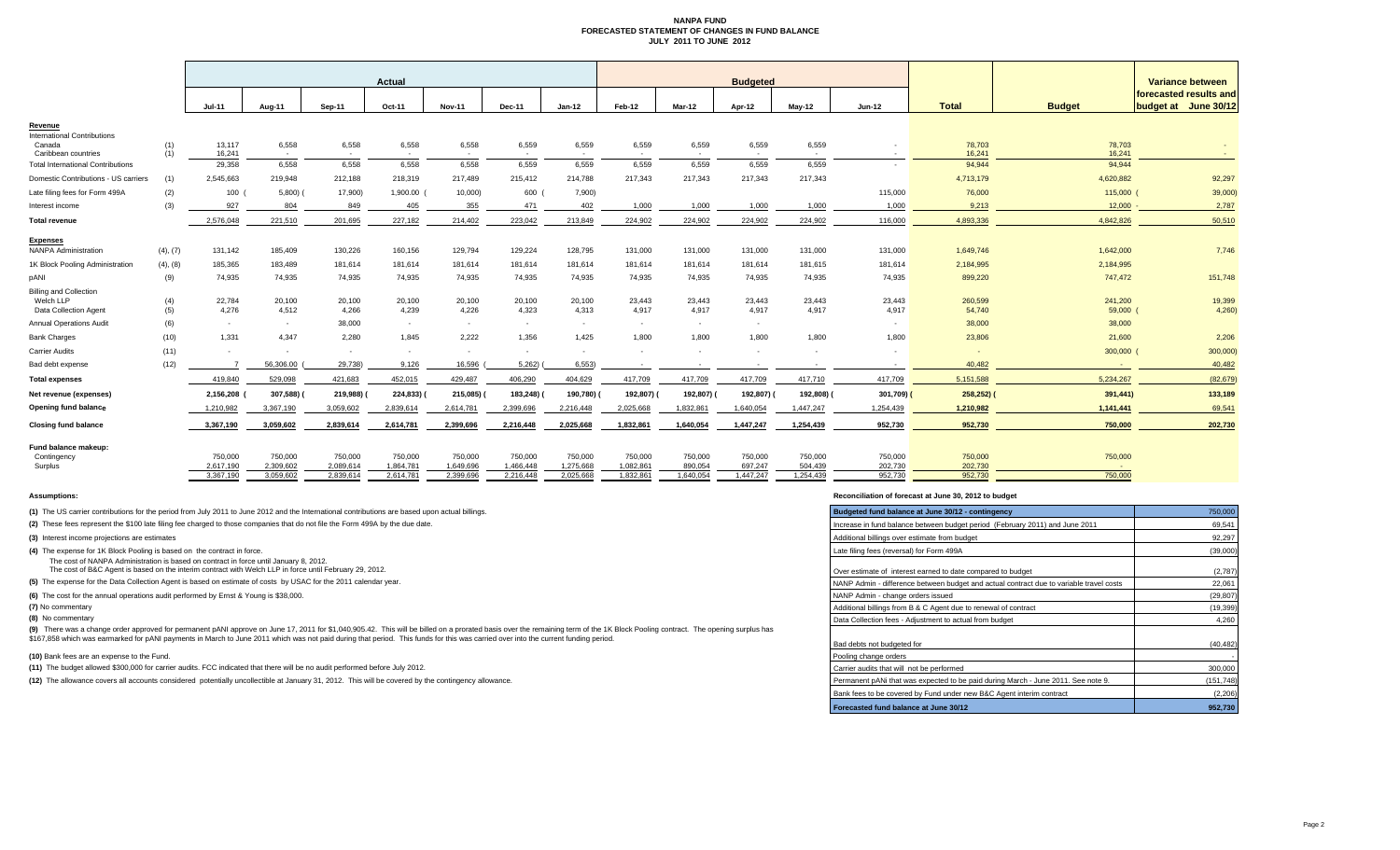#### **CURRENT AND FORECASTED LIABILITIES**

|                                                                                                                     |               |                                                            | Current       |         |               |               |         |         |         |
|---------------------------------------------------------------------------------------------------------------------|---------------|------------------------------------------------------------|---------------|---------|---------------|---------------|---------|---------|---------|
|                                                                                                                     |               |                                                            | <u>Jan-12</u> | Feb-12  | <b>Mar-12</b> | <b>Apr-12</b> | May-12  | Jun-12  | Jul-12  |
| <b>NEUSTAR - NANPA Administration contract</b>                                                                      |               |                                                            | 128,795       | 131,000 | 131,000       | 131,000       | 131,000 | 131,000 | 131,000 |
| - Payment authorized by the FCC in January<br>December 2011                                                         | 129,224       |                                                            |               |         |               |               |         |         |         |
| - Authorization by the FCC has not been received for payment                                                        |               |                                                            |               |         |               |               |         |         |         |
| January 2012                                                                                                        |               | \$<br>128,795<br>$\blacksquare$<br>\$<br>128,795           |               |         |               |               |         |         |         |
| <b>NEUSTAR - Block Pooling contract</b>                                                                             |               |                                                            | 181,615       | 181,614 | 181,614       | 181,614       | 181,615 | 181,614 | 181,614 |
| - Payment authorized by the FCC in January<br>December 2011                                                         | \$<br>181,615 |                                                            |               |         |               |               |         |         |         |
| - Authorization by the FCC has not been received for payment<br>Jan-12                                              |               | \$<br>181,615<br>$\overline{\phantom{a}}$<br>\$<br>181,615 |               |         |               |               |         |         |         |
| Welch LLP - Billing & Collection Agent                                                                              |               |                                                            | 20,100        | 23,443  | 23,443        | 23,443        | 23,443  | 23,443  | 23,443  |
| - Payment authorized by the FCC in January<br>December 2011                                                         | 20,100        |                                                            |               |         |               |               |         |         |         |
| - Authorization by the FCC has not been received for payment                                                        |               |                                                            |               |         |               |               |         |         |         |
| January 2012                                                                                                        |               | \$<br>20,100<br>\$<br>20,100                               |               |         |               |               |         |         |         |
| <b>USAC - Data Collection Agent</b><br>- Authorization by the FCC has not been received for payment<br>January 2012 |               | \$<br>4,313                                                | 4,313         | 4,917   | 4,917         | 4,917         | 4,917   | 4,917   | 4,917   |
|                                                                                                                     |               | 4,313<br>\$                                                |               |         |               |               |         |         |         |
| <b>Carrier audits</b>                                                                                               |               |                                                            |               |         |               |               |         |         |         |
| Ernst & Young LLP- Annual operations audit                                                                          |               |                                                            | 38,000        |         |               |               |         |         |         |
| - Authorization by the FCC has not been received for payment<br>Audit fee for the 2010/11 fiscal audit (accrual)    |               | 38,000<br>\$                                               |               |         |               |               |         |         |         |
| <b>NEUSTAR - pANI administration</b>                                                                                |               |                                                            | 74,934        | 74,935  | 74,935        | 74,935        | 74,935  | 74,935  | 74,935  |
| - Payment authorized by the FCC in January<br>December 2011                                                         | 74,934        |                                                            |               |         |               |               |         |         |         |
| - Authorization by the FCC has not been received for payment<br>January 2012                                        |               | 74,934<br>\$                                               |               |         |               |               |         |         |         |
| <b>Bank Fees</b>                                                                                                    |               |                                                            | 1,800         | 1,800   | 1,800         | 1,800         | 1,800   | 1,800   | 1,800   |
| Total                                                                                                               |               |                                                            | 449,557       | 417,709 | 417,709       | 417,709       | 417,710 | 417,709 | 417,709 |